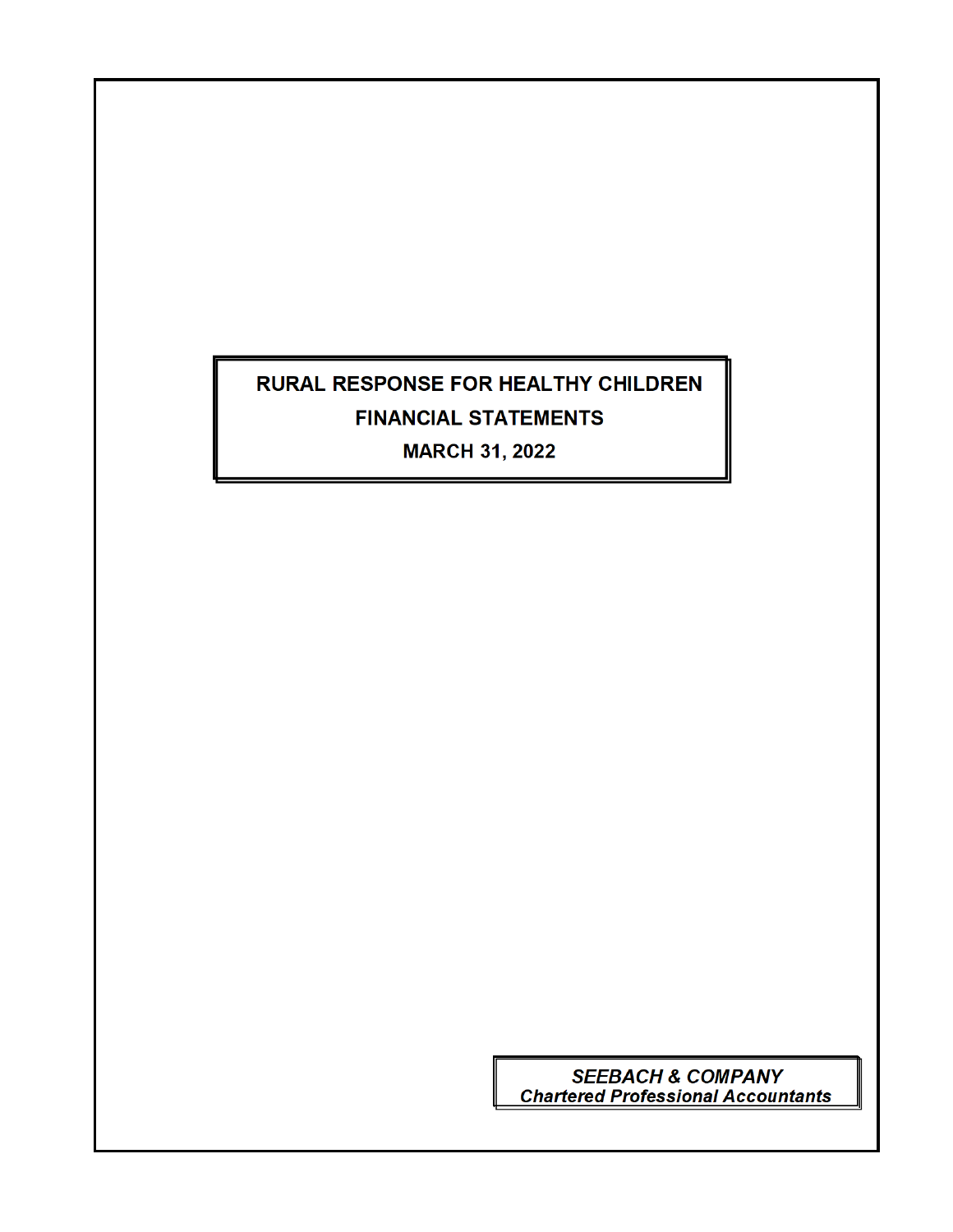Seebach & Company Chartered Professional Accountants P.O. Box 758, 41 Ontario Street CLINTON, ONTARIO N0M 1L0 Tel:(519) 482-7979 Fax:(519) 482-5761 www.seebachandcompany.ca vbs@vbsca.ca

### **INDEPENDENT AUDITOR'S REPORT**

To the Board of Directors of Rural Response for Healthy Children

*Opinion*

We have audited the accompanying financial statements of Rural Response for Healthy Children, which are comprised of the statement of financial position as at March 31, 2022 and the statements of revenue and expenditures and changes in fund balance and cash flows for the year then ended, and notes to the financial statements, including a summary of significant accounting policies.

In our opinion, except for the effects of the matter described in the *Basis for Qualified Opinion* section of our report, the accompanying financial statements present fairly, in all material respects, the financial position of Rural Response for Healthy Children as at March 31, 2022, and its financial performance and its cash flows for the year then ended in accordance with Canadian accounting standards for not-for-profit organizations (ASNFPO).

### *Basis for Qualified Opinion*

In common with many charitable organizations, Rural Response for Healthy Children derives revenue from donations, the completeness of which is not susceptible to satisfactory audit verification. Accordingly, verification of these revenues was limited to the amounts recorded in the records of the Rural Response for Healthy Children. Therefore, we were not able to determine whether any adjustments might be necessary to recorded donations, excess of revenues over expenses, assets and fund balances. Our opinion on the financial statements for the year ended March 31, 2022, as well as the opinion on the prior year financial statements for the year ended March 31, 2021, was modified accordingly because of the possible effects of this scope limitation.

We conducted our audit in accordance with Canadian generally accepted auditing standards. Our responsibilities under those standards are further described in the *Auditor's Responsibilities for the Audit of the Financial Statements* section of our report. We are independent of the Rural Response for Healthy Children in accordance with the ethical requirements that are relevant to our audit of the financial statements in Canada, and we have fulfilled our other ethical responsibilities in accordance with these requirements. We believe that the audit evidence we have obtained is sufficient and appropriate to provide a basis for our opinion.

### *Responsibilities of Management and Those Charged with Governance for the Financial Statements*

Management is responsible for the preparation and fair presentation of the financial statements in accordance with ASNFPO, and for such internal control as management determines is necessary to enable the preparation of financial statements that are free from material misstatement, whether due to fraud or error.

In preparing the financial statements, management is responsible for assessing Rural Response for Healthy Children's ability to continue as a going concern, disclosing, as applicable, matters related to going concern and using the going concern basis of accounting unless management either intends to liquidate Rural Response for Healthy Children or to cease operations, or has no realistic alternative but to do so.

Those charged with governance are responsible for overseeing Rural Response for Healthy Children's financial reporting process.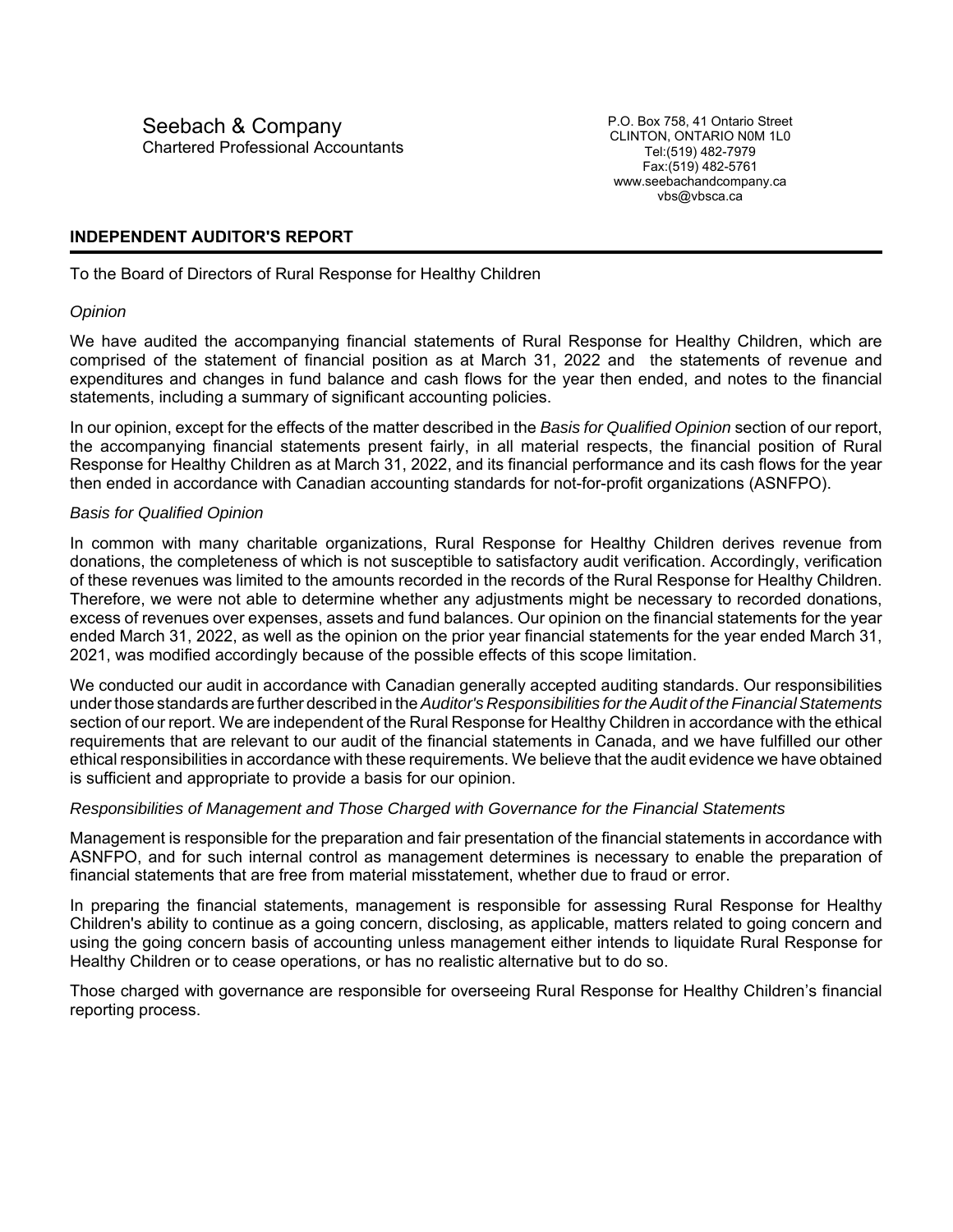Seebach & Company Chartered Professional Accountants P.O. Box 758, 41 Ontario Street CLINTON, ONTARIO N0M 1L0 Tel:(519) 482-7979 Fax:(519) 482-5761 www.seebachandcompany.ca vbs@vbsca.ca

### **INDEPENDENT AUDITOR'S REPORT** (continued)

### *Auditor's Responsibilities for the Audit of the Financial Statements*

Our objectives are to obtain reasonable assurance about whether the financial statements as a whole are free from material misstatement, whether due to fraud or error, and to issue an auditor's report that includes our opinion. Reasonable assurance is a high level of assurance, but is not a guarantee that an audit conducted in accordance with Canadian generally accepted auditing standards will always detect a material misstatement when it exists. Misstatements can arise from fraud or error and are considered material if, individually or in the aggregate, they could reasonably be expected to influence the economic decisions of users taken on the basis of these financial statements.

As part of an audit in accordance with Canadian generally accepted auditing standards, we exercise professional judgment and maintain professional skepticism throughout the audit. We also:

- Identify and assess the risks of material misstatement of the financial statements, whether due to fraud or error, design and perform audit procedures responsive to those risks, and obtain audit evidence that is sufficient and appropriate to provide a basis for our opinion. The risk of not detecting a material misstatement resulting from fraud is higher than for one resulting from error, as fraud may involve collusion, forgery, intentional omissions, misrepresentations, or the override of internal control.
- Obtain an understanding of internal control relevant to the audit in order to design audit procedures that are appropriate in the circumstances, but not for the purpose of expressing an opinion on the effectiveness of Rural Response for Healthy Children's internal control.
- Evaluate the appropriateness of accounting policies used and the reasonableness of accounting estimates and related disclosures made by management.
- Conclude on the appropriateness of management's use of the going concern basis of accounting and, based on the audit evidence obtained, whether a material uncertainty exists related to events or conditions that may cast significant doubt on Rural Response for Healthy Children's ability to continue as a going concern. If we conclude that a material uncertainty exists, we are required to draw attention in our auditor's report to the related disclosures in the financial statements or, if such disclosures are inadequate, to modify our opinion. Our conclusions are based on the audit evidence obtained up to the date of our auditor's report. However, future events or conditions may cause Rural Response for Healthy Children to cease to continue as a going concern.
- Evaluate the overall presentation, structure and content of the consolidated financial statements, including the disclosures, and whether the consolidated financial statements represent the underlying transactions and events in a manner that achieves fair presentation.

We communicate with those charged with governance regarding, among other matters, the planned scope and timing of the audit and significant audit findings, including any significant deficiencies in internal control that we identify during our audit.

Seebach & Company

Chartered Professional Accountants Licensed Public Accountants

Clinton, Ontario June 15, 2022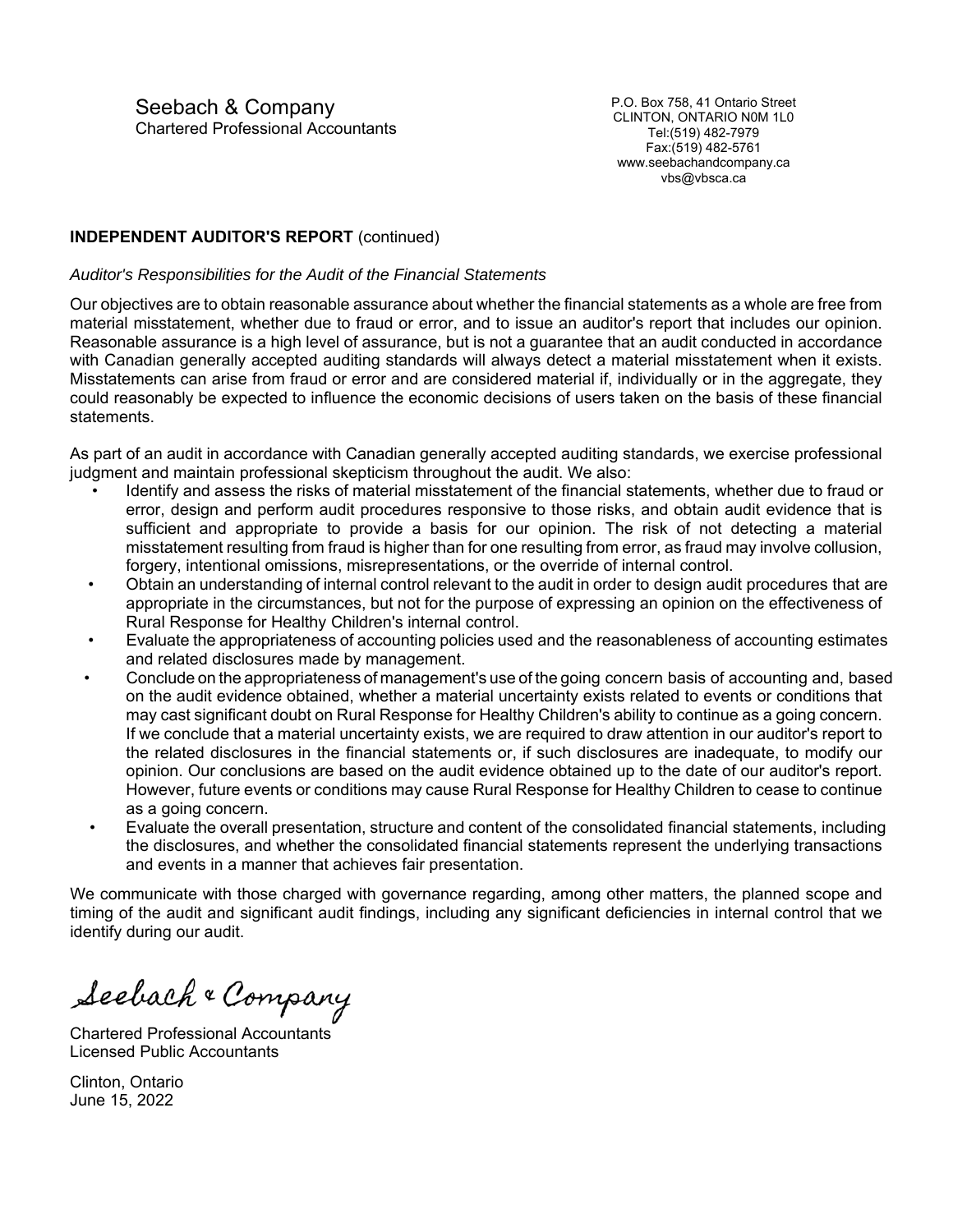## **RURAL RESPONSE FOR HEALTHY CHILDREN**

## **STATEMENT OF FINANCIAL POSITION**

The accompanying notes are an integral part of this financial statement

| As at March 31                                            | 2022     | 2021     |
|-----------------------------------------------------------|----------|----------|
| <b>ASSETS</b>                                             |          |          |
| <b>Current</b>                                            |          |          |
| Cash                                                      | 67,880   | 69,435   |
| Accounts receivable (note 4)                              |          | 5,137    |
| HST rebate receivable                                     | 6,380    | 5,967    |
| Prepayments                                               | 4,594    | 4,917    |
|                                                           | 78,854   | 85,456   |
| Capital assets (note 3)                                   | 5,016    | 10,950   |
|                                                           | \$83,870 | \$96,406 |
| <b>LIABILITIES</b><br><b>Current</b>                      |          |          |
| Accounts payable and accrued liabilities                  | 19,555   | 18,849   |
| Deferred contributions (note 4)                           | 13,935   |          |
| Deferred contributions related to capital assets (note 5) | 5,016    | 10,950   |
|                                                           | 38,506   | 29,799   |
| <b>FUND BALANCE (DEFICIENCY)</b>                          | 45,364   | 66,607   |
|                                                           | \$83,870 | \$96,406 |

Approved on behalf of the Board:

\_\_\_\_\_\_\_\_\_\_\_\_\_\_\_\_\_\_\_\_\_\_\_\_\_\_\_\_\_\_\_\_\_\_\_\_\_\_\_

\_\_\_\_\_\_\_\_\_\_\_\_\_\_\_\_\_\_\_\_\_\_\_\_\_\_\_\_\_\_\_\_\_\_\_\_\_\_\_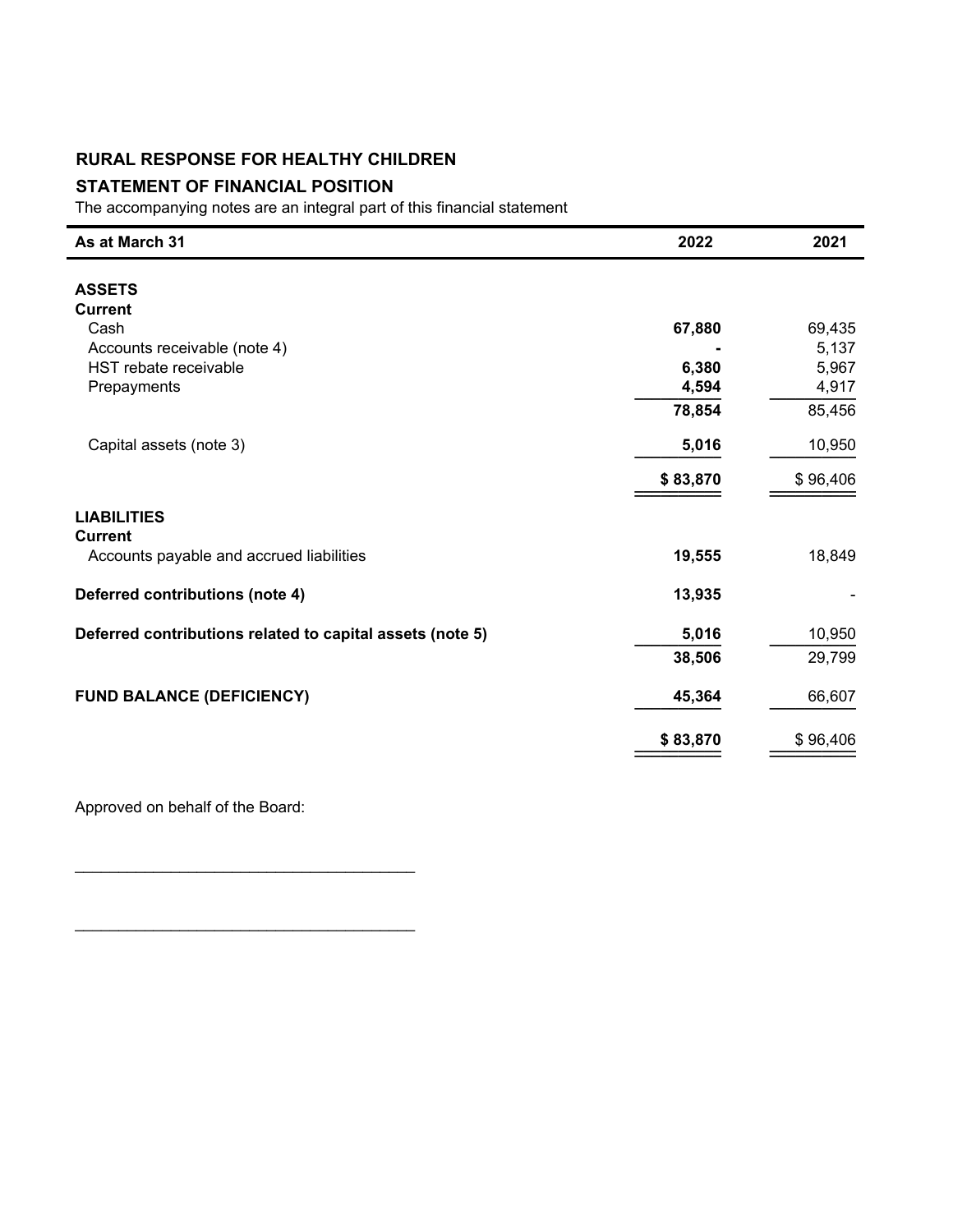## **RURAL RESPONSE FOR HEALTHY CHILDREN STATEMENT OF REVENUE AND EXPENSES AND CHANGES IN FUND BALANCE**

| For the year ended March 31                                                                                 | 2022      | 2021     |
|-------------------------------------------------------------------------------------------------------------|-----------|----------|
| <b>Revenue</b>                                                                                              |           |          |
| Administrative fees                                                                                         | 5,151     | 15,455   |
| Amortization of capital contributions related to capital assets (note 4)                                    | 5,934     | 3,342    |
| Service club and individual donations and fundraising                                                       | 4,093     | 34,618   |
| Other project revenue                                                                                       | 931       | 30,801   |
| Resource sales                                                                                              |           | 372      |
| Interest                                                                                                    | 63        | 177      |
|                                                                                                             | 16,172    | 84,765   |
| <b>Expenditure</b>                                                                                          |           |          |
| Wages and benefits                                                                                          | 9,270     | 7,496    |
| Program expenses                                                                                            | 18,422    | 20,609   |
| Administrative expenses                                                                                     | 3,789     | 7,695    |
| Depreciation                                                                                                | 5,934     | 3,342    |
|                                                                                                             | 37,415    | 39,142   |
| Net revenue (expenditure) for general program operations                                                    | (21, 243) | 45,623   |
| Other programs and projects net revenue (expenditure)<br>Rural Response for Healthy Children Program - CAPC |           |          |
| - net (Schedule A)                                                                                          |           |          |
| Social and Emotional Learning Project - net (Schedule B)                                                    |           |          |
| United Way COVID-19 Community Support - net (Schedule C)                                                    |           |          |
| New Horizons Grandparents Raising Grandchildren - net (Schedule D)                                          |           |          |
| New Horizons Strengthening Huron's Seniors - net (Schedule E)                                               |           |          |
| Second Harvest Emergency Food Security Fund - net (Schedule F)                                              |           |          |
| Surplus (deficit) for the year                                                                              | (21, 243) | 45,623   |
| Fund balance (deficiency), beginning of year                                                                | 66,607    | 20,984   |
| Fund balance (deficiency), end of year                                                                      | \$45,364  | \$66,607 |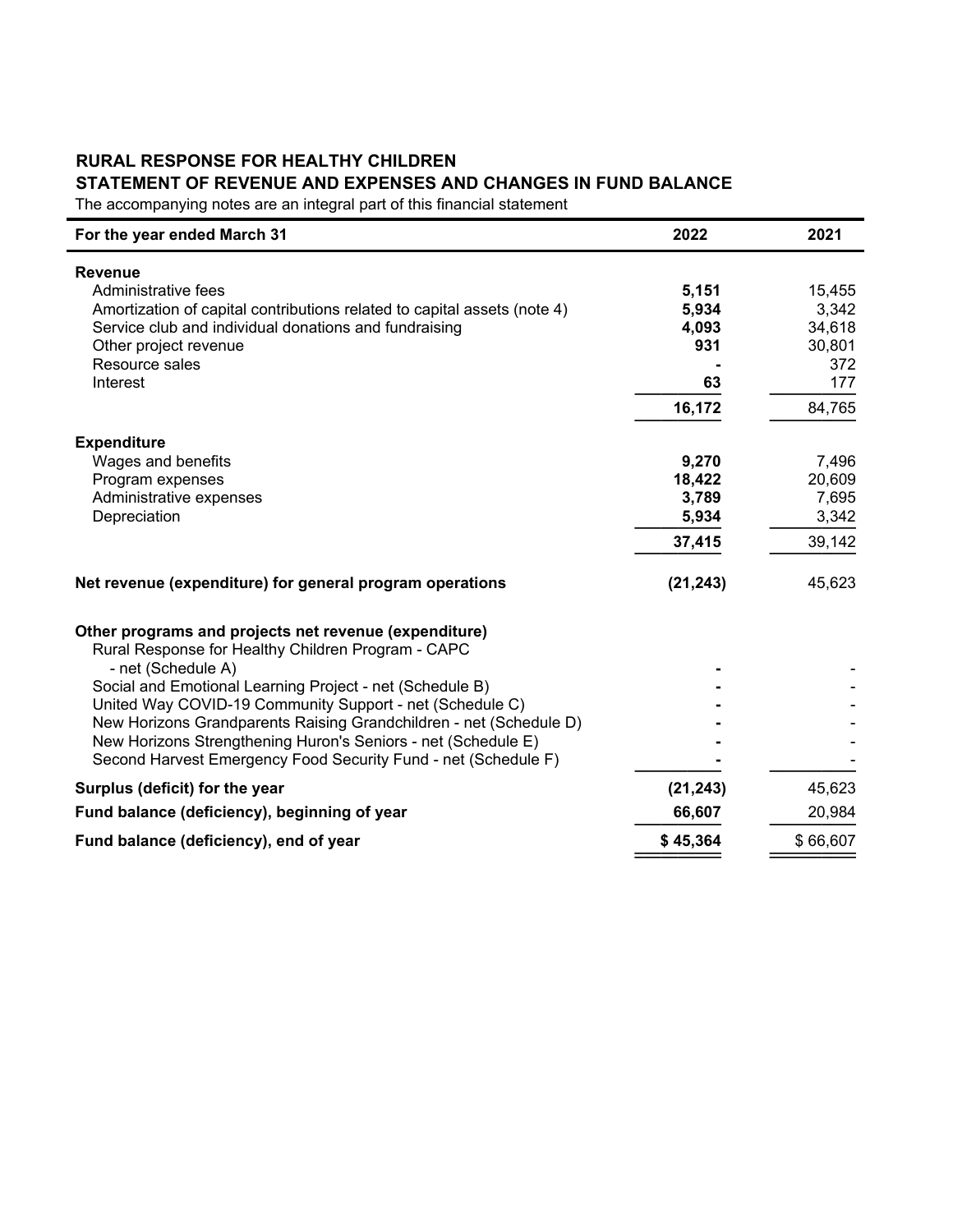## **RURAL RESPONSE FOR HEALTHY CHILDREN**

## **STATEMENT OF CASH FLOWS**

| For the year ended December 31                                    | 2022      | 2021      |
|-------------------------------------------------------------------|-----------|-----------|
| <b>Operating activities</b>                                       |           |           |
| Annual surplus (deficit)                                          | (21, 243) | 45,623    |
| Amortization of capital assets not requiring cash outlay          | 5,934     | 3,342     |
| Amortization of deferred capital contributions not providing cash | (5,934)   | (3, 342)  |
| Decrease (increase) in accounts receivable                        | 5,137     | (2, 137)  |
| Decrease (increase) in HST rebate receivable                      | (413)     | (314)     |
| Decrease (increase) in prepayments                                | 323       | 782       |
| Increase (decrease) in accounts payable                           | 706       | (2, 169)  |
| Increase (decrease) in deferred revenue                           | 13,935    | (31, 722) |
| Cash provided by (used for) operating activities                  | (1, 555)  | 10,063    |
| <b>Investing activities</b>                                       |           |           |
| Net disposals (purchases) of capital assets                       |           |           |
| Cash provided by (used for) investing activities                  |           |           |
| <b>Financing activities</b>                                       |           |           |
| Increase (decrease) in deferred capital contributions             |           |           |
| Cash provided by (used for) financing activities                  |           |           |
| Increase (decrease) in cash position                              | (1, 555)  | 10,063    |
| Cash, beginning of year                                           | 69,435    | 59,372    |
| Cash, end of year                                                 | \$67,880  | \$69,435  |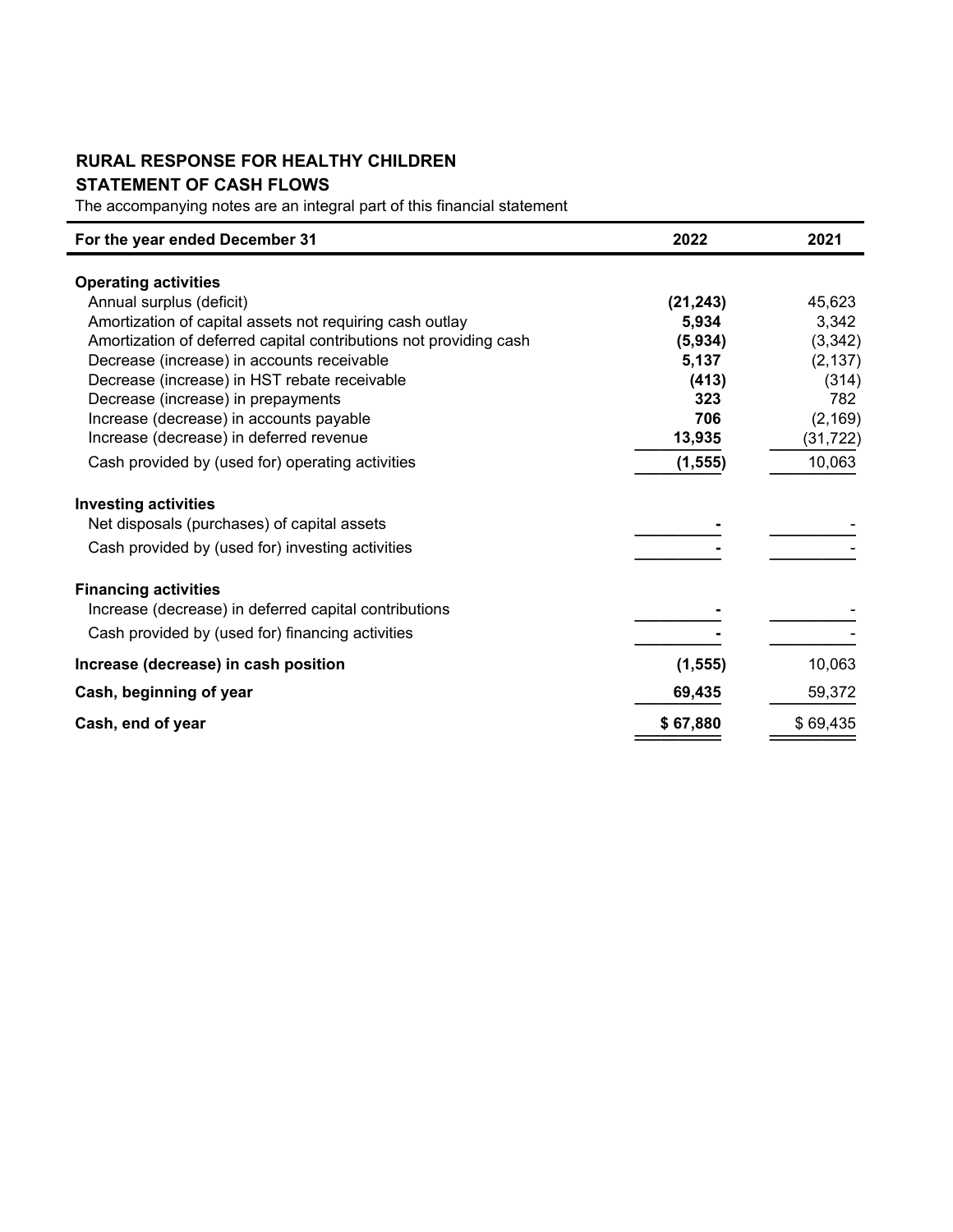## **RURAL RESPONSE FOR HEALTHY CHILDREN NOTES TO FINANCIAL STATEMENTS**

### **For the year ended March 31, 2022**

On December 13, 2007, the Huron County Community Child Abuse Coordinating Committee changed its name to Rural Response for Healthy Children (RRHC). The organization was initially incorporated on October 16, 1990 as a corporation without share capital. Effective January 1, 1991, the corporation was determined to qualify for tax exempt status as a registered charity under paragraph 149(1) of the Income Tax Act.

The purpose of the organization is to establish and operate a community based social service operation to raise public awareness of child abuse and neglect by providing quality support, education and advocacy programs for children and parents, professional and the community.

### **1. Accounting policies**

The financial statements are the representation of management prepared in accordance with Canadian accounting standards for not-for-profit organizations. Significant aspects of accounting policies adopted by the organization are as follows:

a) Accrual basis of accounting

Revenues and expenses are reported on the accrual basis of accounting. The accrual basis of accounting recognizes revenues as they are earned and measurable, and recognizes expenditures as they are incurred and measurable as a result of receipt of goods or services and the creation of a legal obligation to pay.

b) Cash and cash equivalents

Cash and cash equivalents consist of cash and highly liquid investments with initial maturities of three months or less.

c) Financial instruments

Financial instruments are recorded at fair value upon initial recognition. Equity instruments that are quoted in an active market are subsequently measured at fair value. All other financial instruments are recorded at cost or amortized cost. Financial assets are tested for impairment on an annual basis if there are any indicators of impairment.

d) Capital assets

Purchased capital assets are recorded at cost. Contributed capital assets are recorded at fair value at the date of contribution. Depreciation is provided on a straight-line basis over the asset's useful life as follows:

- Furniture and computer equipment 5 10 years
- e) Revenue recognition

The organization follows the deferral method of accounting for contributions.

Externally restricted contributions are recognized as revenue in the year in which the related expenses are incurred.

Unrestricted contributions are recognized as revenue when received or receivable if the amount to be received can be reasonably estimated and collection is reasonably assured.

Contributions restricted for the purchase of capital assets are deferred and amortized into revenue at a rate corresponding with the amortization rate for the related capital assets.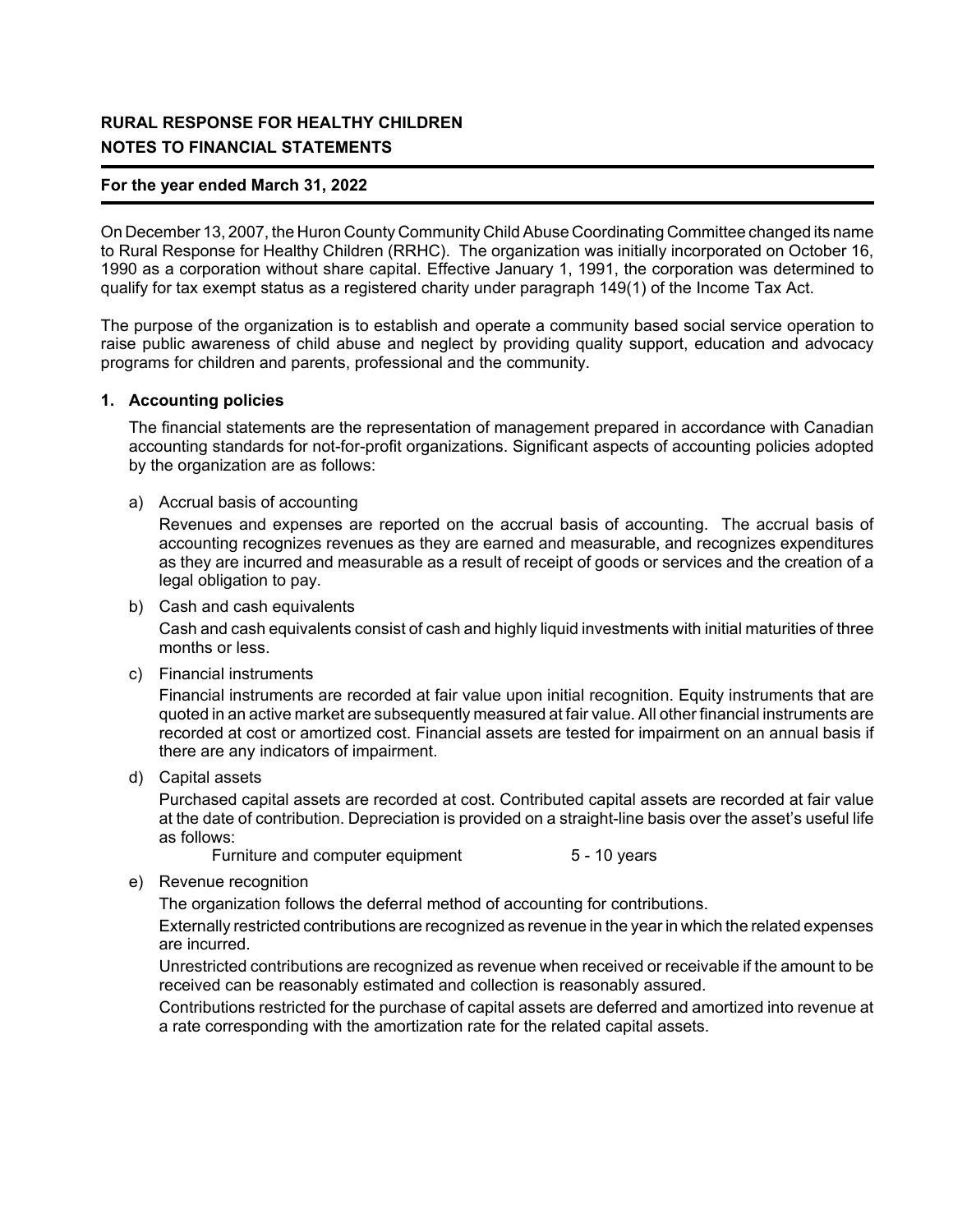### **1. Accounting policies** (continued)

f) Donated services

The work of the organization is dependent on volunteer service. Since these services are not normally purchased by the organization and because of the difficulty of determining their fair market value, donated services are not reflected in these statements.

g) Allocation of expenses

The organization engages in several specific programs. The costs of each program include costs of personnel and other expenses directly related to providing the program. The organization also incurs a number of general support expenses that are common to the administration of the organization and each of its programs. The organization allocates certain of its general support expenses by identifying the appropriate basis of allocating each component expense and applies that basis consistently each year. The basis adopted for allocation is measured or estimated consumption attributable to the program. Corporate governance and general management expenses are not allocated.

h) Use of estimates

The preparation of financial statements in conformity with Canadian accounting standards for not-forprofit organizations requires management to make estimates and assumptions that affect the reported amounts of assets and liabilities and disclosure of contingent assets and liabilities at the date of the financial statements, the reported amounts of revenues and expenditures during the period, and the accompanying notes. Due to the inherent uncertainty in making estimates, actual results could differ from those estimates. These estimates are reviewed periodically and, as adjustments become necessary, they are reported in earnings in the period in which they become known.

### **2. Capital assets**

|                                  |          |                     | 2022            | 2021            |
|----------------------------------|----------|---------------------|-----------------|-----------------|
|                                  | Cost     | <b>Accumulated</b>  | <b>Net Book</b> | <b>Net Book</b> |
|                                  |          | <b>Depreciation</b> | Value           | Value           |
| Furniture and computer equipment | \$33,416 | \$28,400            | \$5.016         | \$10,950        |

### **3. Deferred contributions**

Deferred contributions represent unspent resources (or overspent resources are considered accounts receivable) externally restricted for use in a specific program or for a specific purpose. The breakdown of funding deferred is as follows:

|                                               | 2022                     | 2021                     |
|-----------------------------------------------|--------------------------|--------------------------|
| Social and Emotional Learning (SEL) - Ontario |                          |                          |
| Trillium Foundation                           | $\overline{\phantom{0}}$ | (5, 137)                 |
| Second Harvest Emergency Food Security Fund   | 13,935                   | $\overline{\phantom{0}}$ |
|                                               | \$13,935                 | \$ (5, 137)              |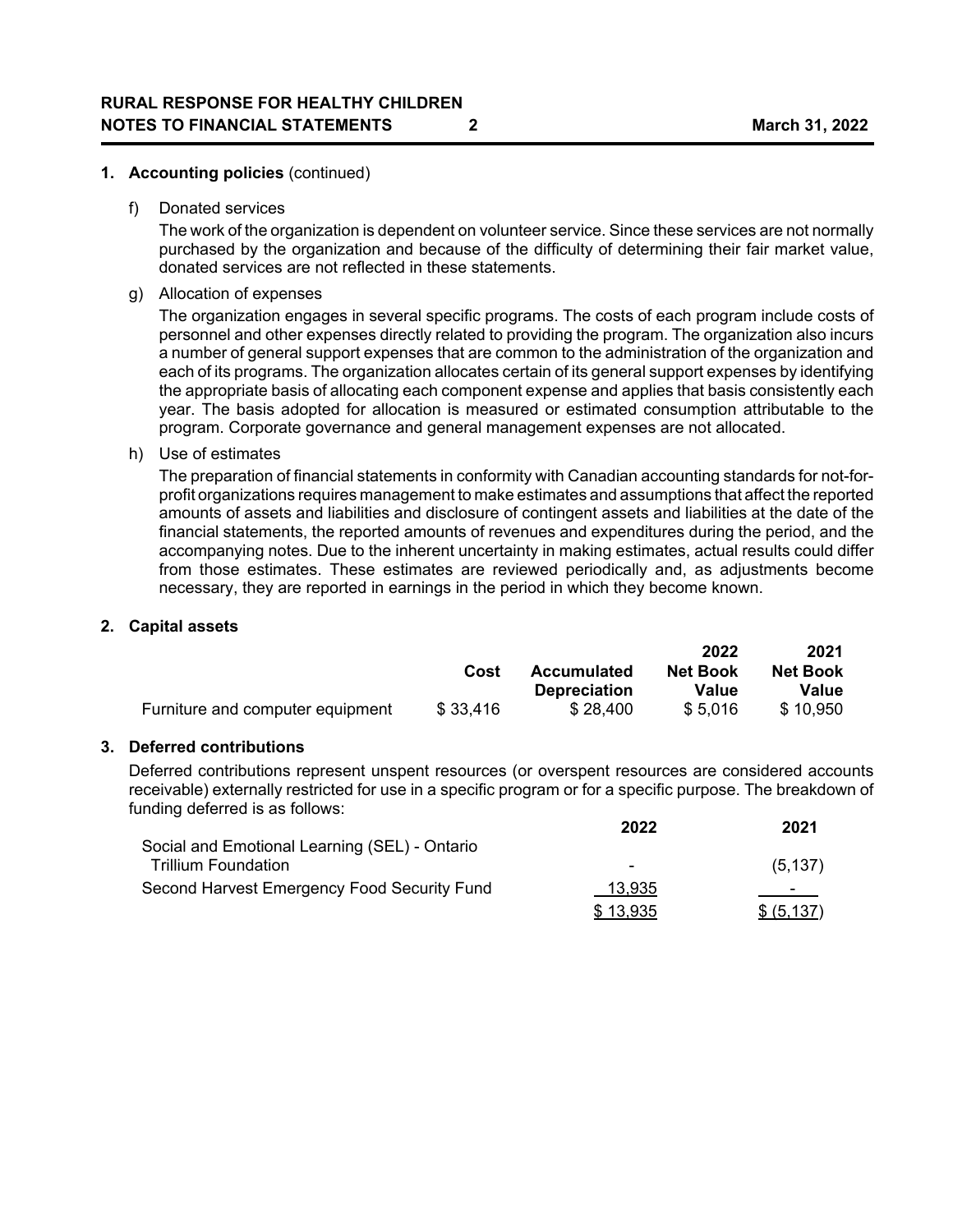### **4. Deferred contributions related to capital assets**

Deferred capital contributions related to capital assets represent the unamortized amount of donations and grants received for the purchase of capital assets. The amortization of capital contributions is recorded as revenue in the statement of operations.

|                            | 2022                     | 2021     |
|----------------------------|--------------------------|----------|
| Balance, beginning of year | 10.950                   | 14.292   |
| Contributions received     | $\overline{\phantom{0}}$ |          |
| Amortization               | (5,934)                  | (3,342)  |
| Balance, end of year       | 5.016                    | \$10.950 |

### **5. Allocation of expenses**

General support expenses include items such as office supplies, bank service charges, payroll service fee, audit fees, rent and maintenance, telephone, internet and insurance. These costs have been allocated as follows:

|                                       | 2022     | 2021     |
|---------------------------------------|----------|----------|
| Community Action Program for Children | 15,292   | 27.489   |
| Social and Emotional Learning         | 19,188   | 22,702   |
|                                       | \$34,480 | \$50,191 |

### **6. Economic dependence**

The Public Health Agency of Canada provides a substantial amount of operating funding for Rural Response for Healthy Children. The Organization's continued viability is dependent on this funding and its ability to work within the budgetary constraints as well as its ability to obtain alternate funding sources to support its ongoing operations.

### **7. Rural Response for Healthy Children - Community Action Program for Children (CAPC)**

The operating grant revenue recorded is based on the current amount approved by the Public Health Agency of Canada. Final grant revenue for the period is subject to review, adjustment and possibly recovery by the Public Health Agency of Canada.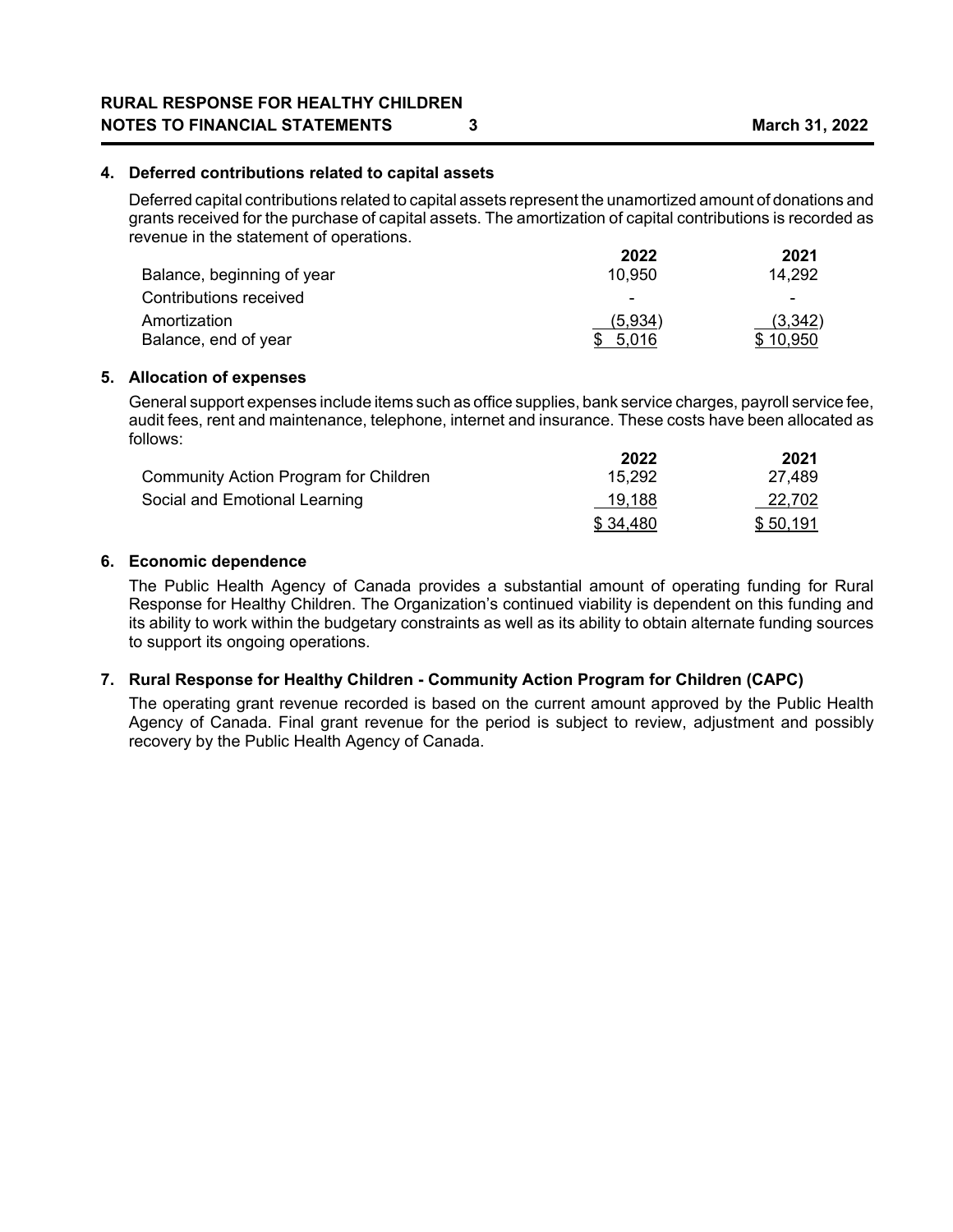### **8. Financial instrument risk management**

### **Risk management**

The organization monitors, evaluates and manages the principal risks assumed with its financial instruments. The risks that arise from transacting financial instruments include credit risk, liquidity risk, market risk, and interest rate risk.

### **Credit risk**

The Organization is exposed to credit risk through its cash, trade and other receivables, and short-term investments. There is the possibility of non-collection of its trade and other receivables. The majority of the Organization's receivables are from users and government entities. For trade and other receivables, the Organization measures impairment based on how long the amounts have been outstanding. For amounts outstanding considered doubtful or uncollectible, an impairment allowance is setup.

### **Liquidity risk**

Liquidity risk is the risk that the Organization will not be able to meet its financial obligations as they fall due. The Organization has a planning and a budgeting process in place to help determine the funds required to support the Organization's normal operating requirements on an ongoing basis. The Organization ensures that there are sufficient funds to meet its short-term requirements, taking into account its anticipated cash flows from operations and its holdings of cash and cash equivalents.

### **Market risk**

Market risk is the risk that changes in market prices, such as foreign exchange rates or interest rates will affect the Organization's income or the value of its holdings of financial instruments. The objective of market risk management is to control market risk exposures within acceptable parameters while optimizing return on investments.

### **Interest rate risk**

Interest rate risk is the risk that the fair value or future cash flows of a financial instrument will fluctuate because of changes in market interest rates. The Organization is occasionally exposed to interest rate risk arising from the possibility that changes in interest rates will affect the variable rate of temporary borrowings and long-term liabilities and the value of fixed rate long-term liabilities.

There has been no significant changes from the previous year in the exposure to risk or policies, procedures and methods used to measure risks.

### **9. Financial impact of COVID-19 pandemic**

On March 11, 2020 the World Health Organization declared COVID-19 a global pandemic. Subsequently, the Province of Ontario issued a state of emergency limiting the number of people in a gathering and requiring rolling closures and lockdowns of non-essential business for an indeterminate period of time. The dynamic nature of the COVID-19 crisis makes it impossible to predict the impact this will have on the organization's operations, cash flows and financial position. The Board of Directors and management will continue to monitor the situation and reflect the impact in the financial statements as appropriate.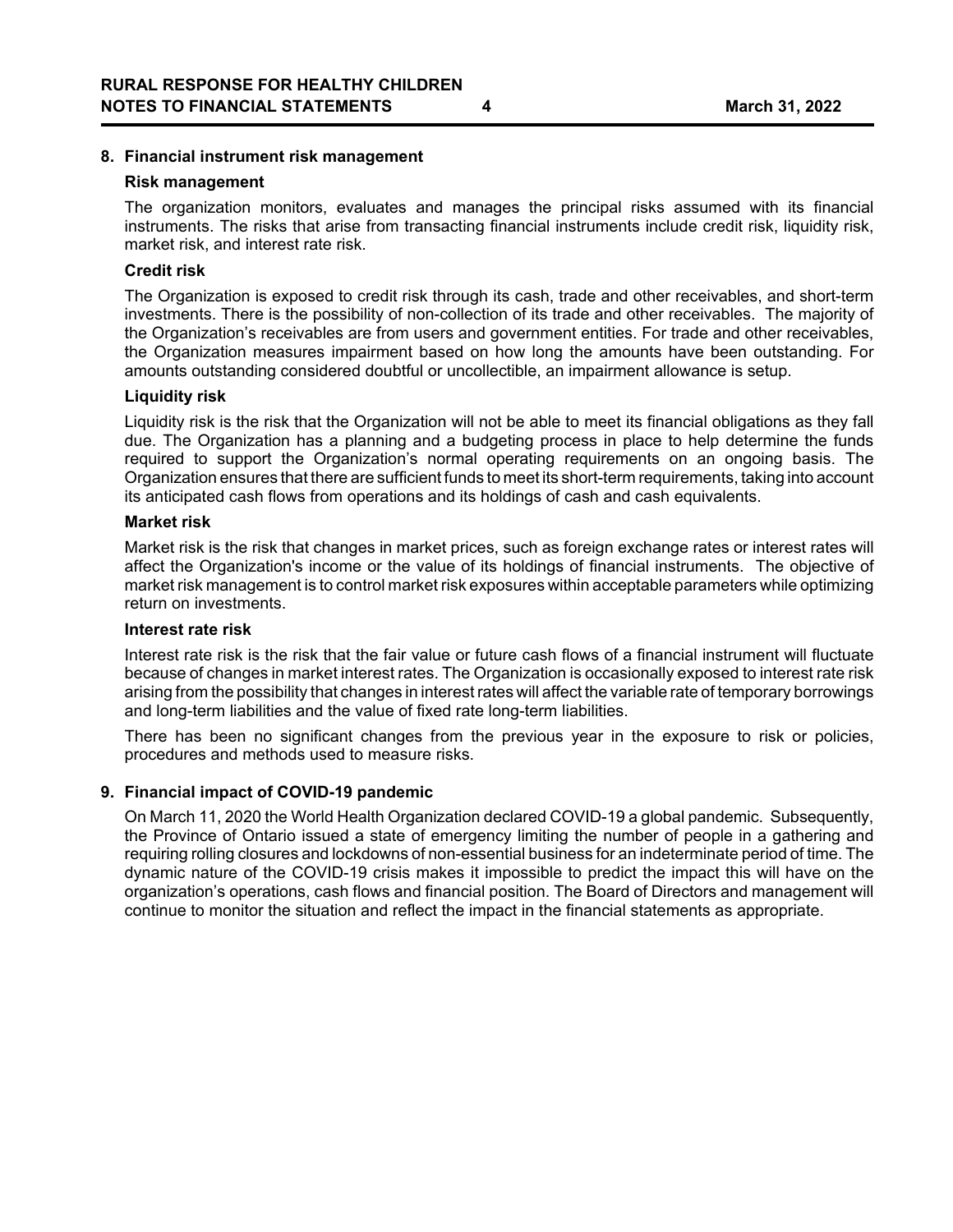## **RURAL RESPONSE FOR HEALTHY CHILDREN SChedule A** Schedule A **COMMUNITY ACTION PROGRAM FOR CHILDREN (CAPC) SCHEDULE OF REVENUE AND EXPENDITURE**

| For the year ended March 31                                          | 2022    | 2021    |
|----------------------------------------------------------------------|---------|---------|
| <b>Revenue</b>                                                       |         |         |
| Public Health Agency of Canada                                       |         |         |
| - Community Action Program for Children (CAPC) contribution (note 7) | 319,500 | 319,500 |
| <b>Expenditure</b>                                                   |         |         |
| Wages and benefits                                                   | 246,953 | 252,980 |
| <b>Rent and utilities</b>                                            | 5,485   | 17,793  |
| General overhead                                                     | 21,987  | 20,079  |
| Travel                                                               | 8,642   | 4,500   |
| Equipment                                                            | 11,560  | 3.371   |
| <b>Materials</b>                                                     | 20,873  | 18,777  |
| Performance measurement and evaluation                               | 4,000   | 2,000   |
|                                                                      | 319,500 | 319,500 |
| Net revenue (expenditure)                                            |         |         |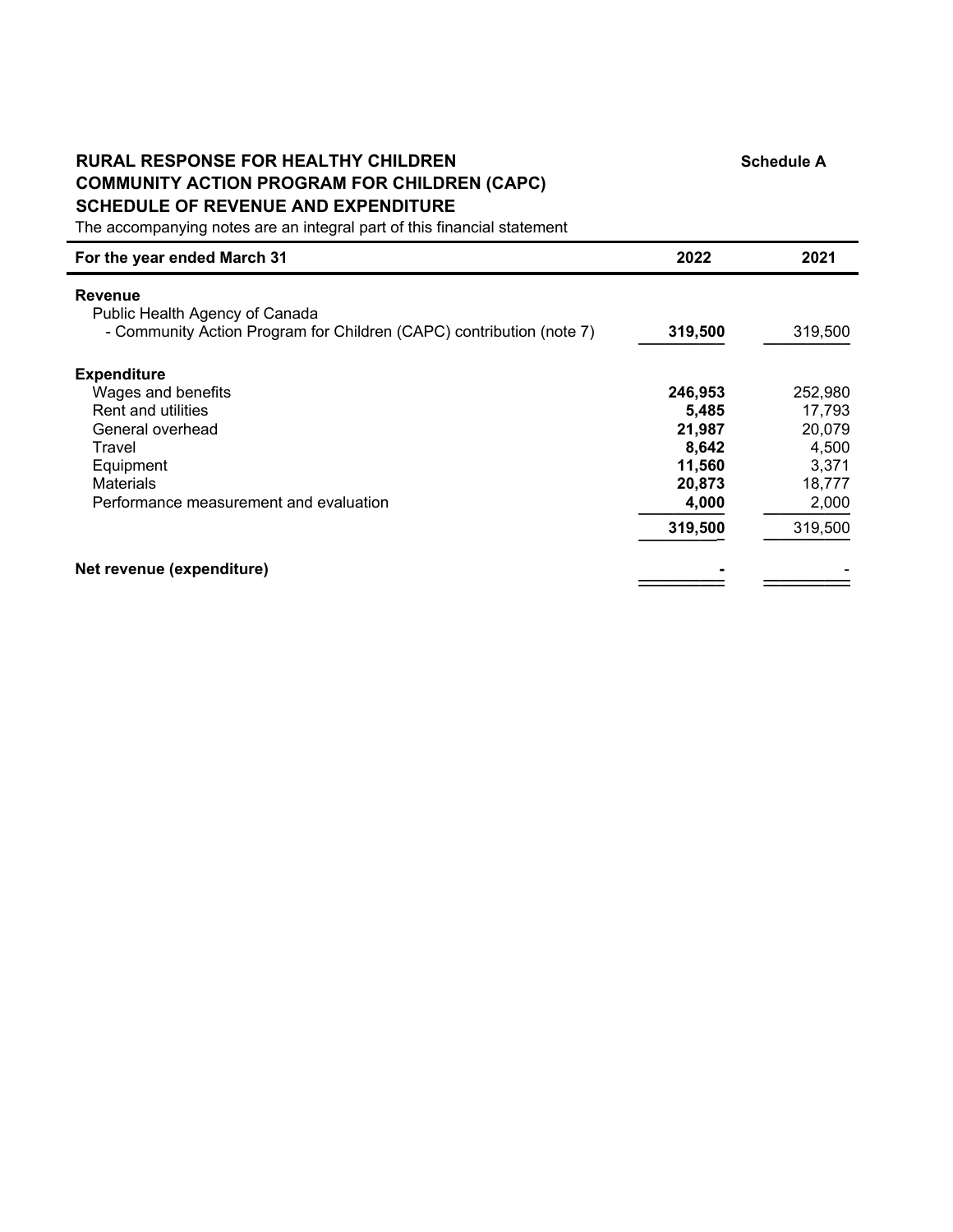## **RURAL RESPONSE FOR HEALTHY CHILDREN SChedule B** Schedule B **SOCIAL AND EMOTIONAL LEARNING PROJECT SCHEDULE OF REVENUE AND EXPENDITURE**

| For the year ended March 31                     | 2022   | 2021    |
|-------------------------------------------------|--------|---------|
| <b>Revenue</b>                                  |        |         |
| Project sponsor - Ontario Trillium Foundation   | 46,363 | 113,422 |
| Project sponsor - Tanner Steffler Foundation    |        | 7,791   |
|                                                 | 46,363 | 121,213 |
| <b>Expenditure</b>                              |        |         |
| Wages and benefits                              | 7,711  | 50,773  |
| Administration                                  | 5,151  | 15,454  |
| Travel                                          |        | 922     |
| <b>Materials</b>                                | 31,501 | 45,273  |
| Evaluation                                      | 2,000  | 1,000   |
| Other - Tanner Steffler Foundation expenditures |        | 7,791   |
|                                                 | 46,363 | 121,213 |
| Net revenue (expenditure)                       |        |         |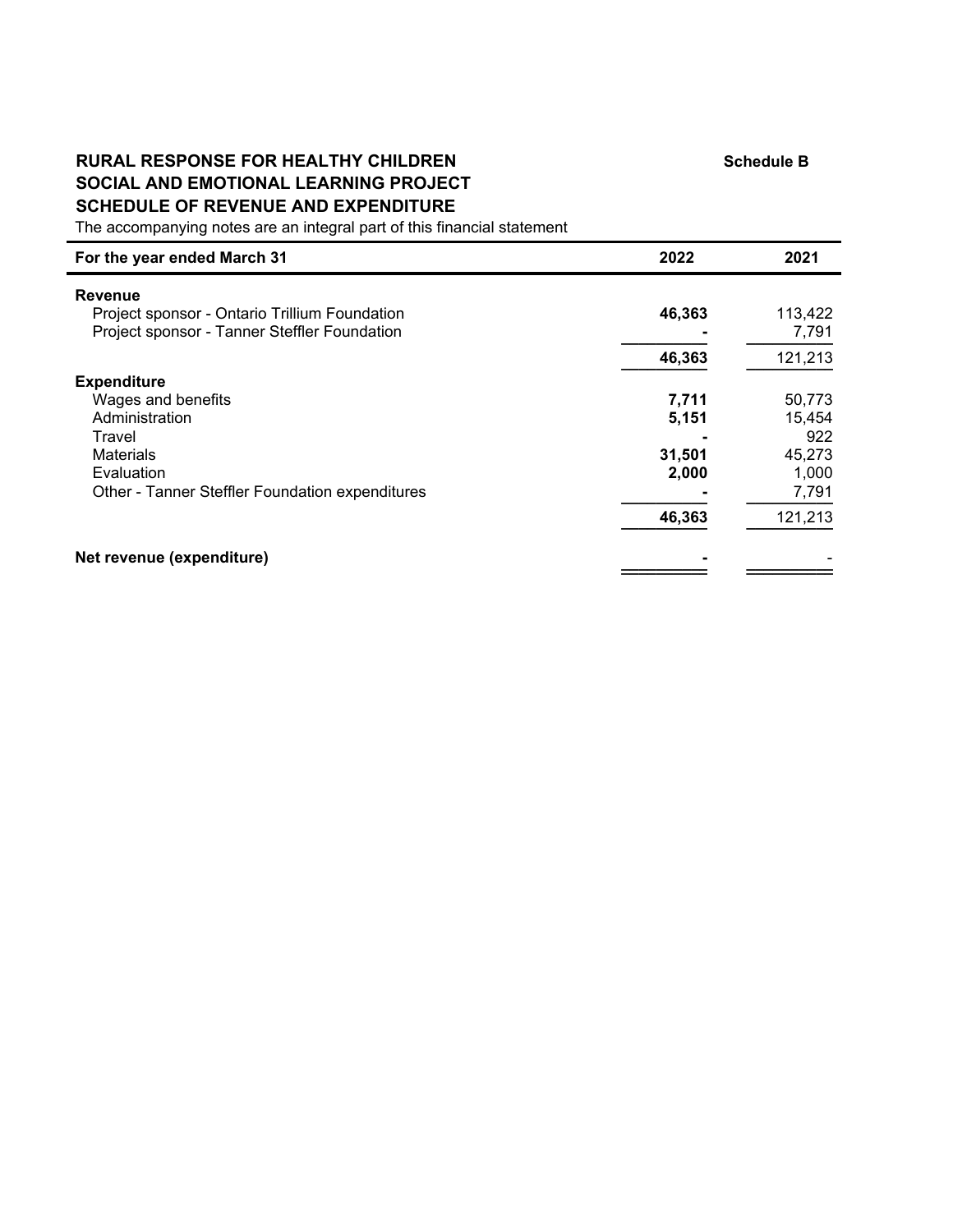## **RURAL RESPONSE FOR HEALTHY CHILDREN SChedule C** Schedule C **UNITED WAY PERTH HURON - COVID-19 EMERGENCY COMMUNITY SUPPORT FUND SCHEDULE OF REVENUE AND EXPENDITURE**

| For the year ended March 31              | 2022 | 2021                     |
|------------------------------------------|------|--------------------------|
| <b>Revenue</b>                           |      |                          |
| Project Sponsor - United Way Perth Huron |      | 10,000                   |
| <b>Expenditure</b>                       |      |                          |
| Project development                      | -    | 10,000                   |
| Net revenue (expenditure)                | ۰    | $\overline{\phantom{0}}$ |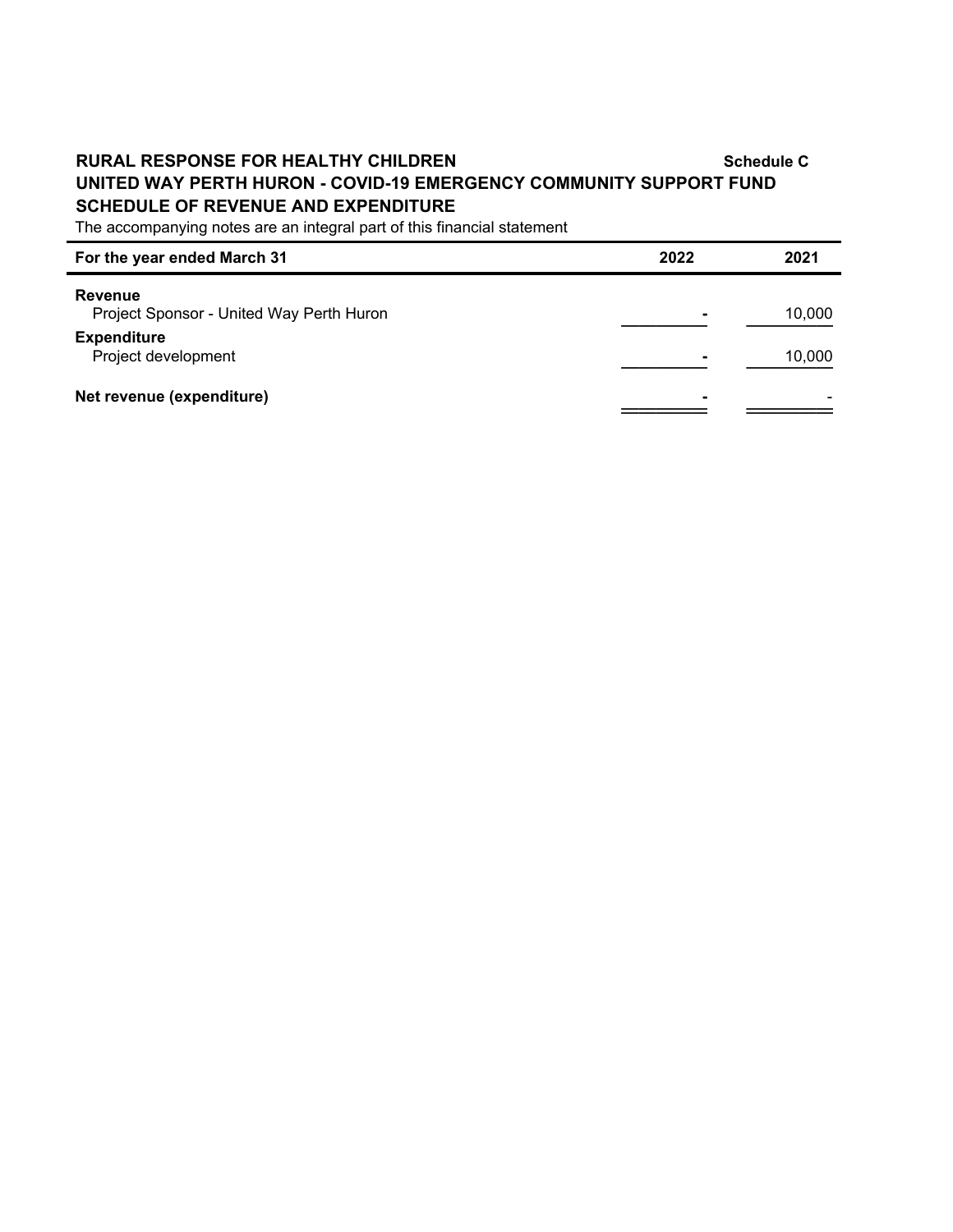## **RURAL RESPONSE FOR HEALTHY CHILDREN SChedule D** Schedule D **NEW HORIZONS FOR SENIORS - GRANDPARENTS RAISING GRANDCHILDREN SCHEDULE OF REVENUE AND EXPENDITURE**

| For the year ended March 31                                           | 2022 | 2021             |
|-----------------------------------------------------------------------|------|------------------|
| Revenue<br>Project Sponsor - Employment and Social Development Canada |      | 18,845           |
| <b>Expenditure</b><br>Transportation<br>Food and refreshments         |      | 2,493<br>6,010   |
| Project development                                                   |      | 10,342<br>18,845 |
| Net revenue (expenditure)                                             |      |                  |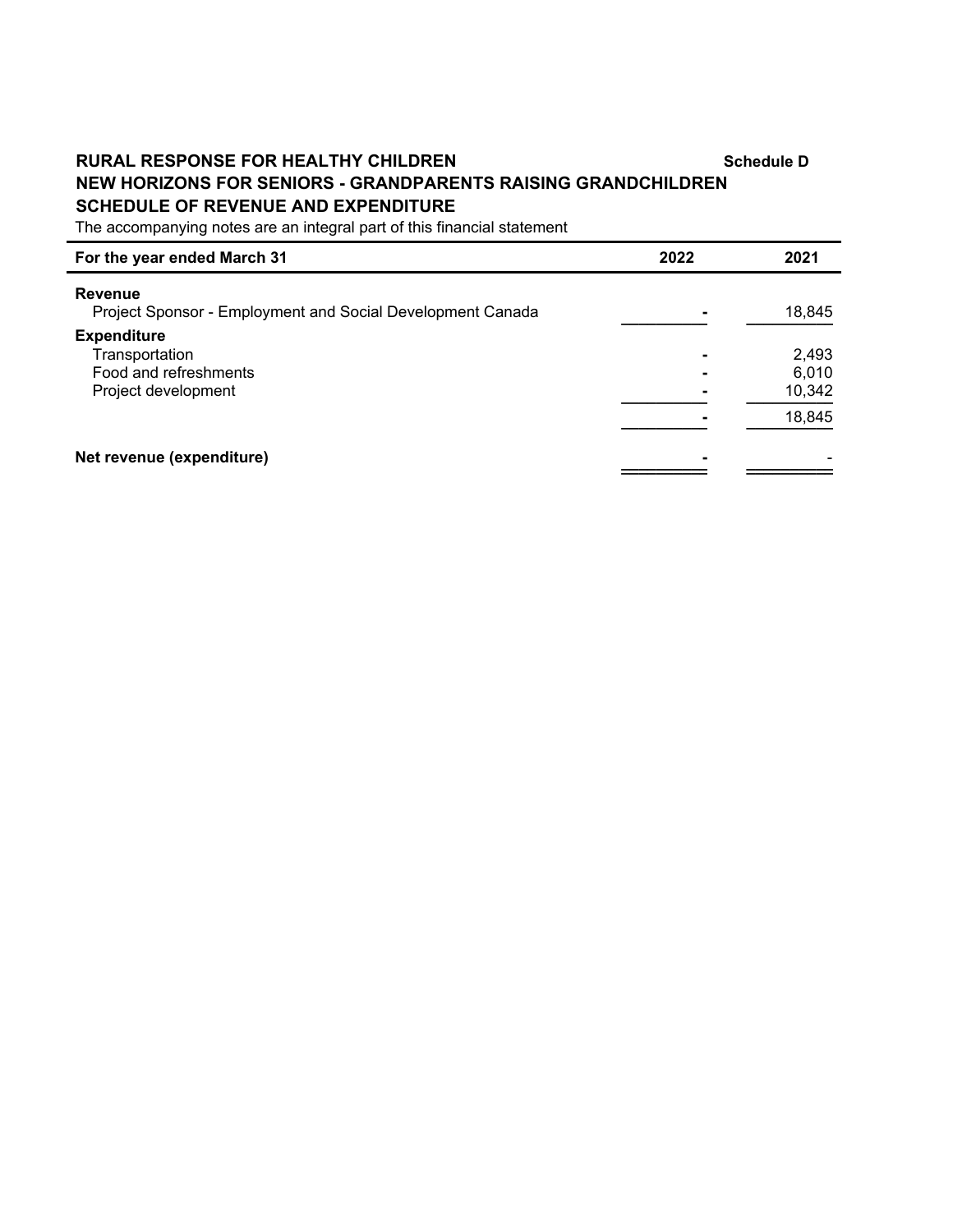## **RURAL RESPONSE FOR HEALTHY CHILDREN SChedule E NEW HORIZONS FOR SENIORS - COVID: STRENGTHENING HURON'S SENIORS SCHEDULE OF REVENUE AND EXPENDITURE**

| For the year ended March 31                                           | 2022 | 2021           |
|-----------------------------------------------------------------------|------|----------------|
| Revenue<br>Project Sponsor - Employment and Social Development Canada | -    | 9,600          |
| <b>Expenditure</b><br>Technology purchases<br>Project costs           |      | 5,990<br>3,610 |
|                                                                       |      | 9,600          |
| Net revenue (expenditure)                                             |      |                |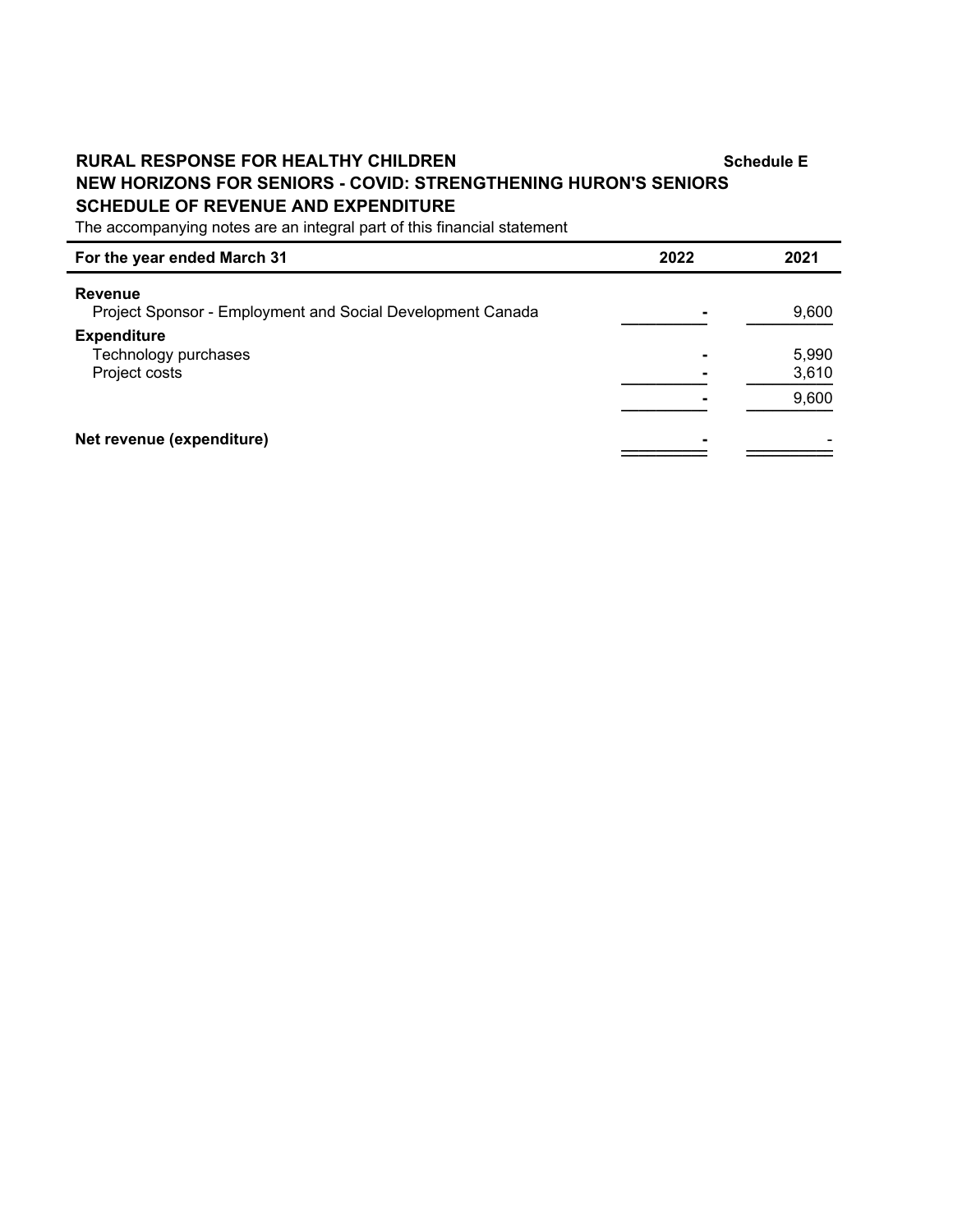## **RURAL RESPONSE FOR HEALTHY CHILDREN SChedule F Schedule F SECOND HARVEST EMERGENCY FOOD SECURITY FUND SCHEDULE OF REVENUE AND EXPENDITURE**

| For the year ended March 31                 | 2022   | 2021                     |
|---------------------------------------------|--------|--------------------------|
| Revenue<br>Project sponsor - Second Harvest | 14,065 |                          |
| <b>Expenditure</b>                          |        |                          |
| Food share                                  | 6,500  |                          |
| Restaurant                                  | 7,000  | $\overline{\phantom{0}}$ |
| Equipment                                   | 565    | $\overline{\phantom{0}}$ |
|                                             | 14,065 |                          |
|                                             |        |                          |
| Net revenue (expenditure)                   | ۰      |                          |